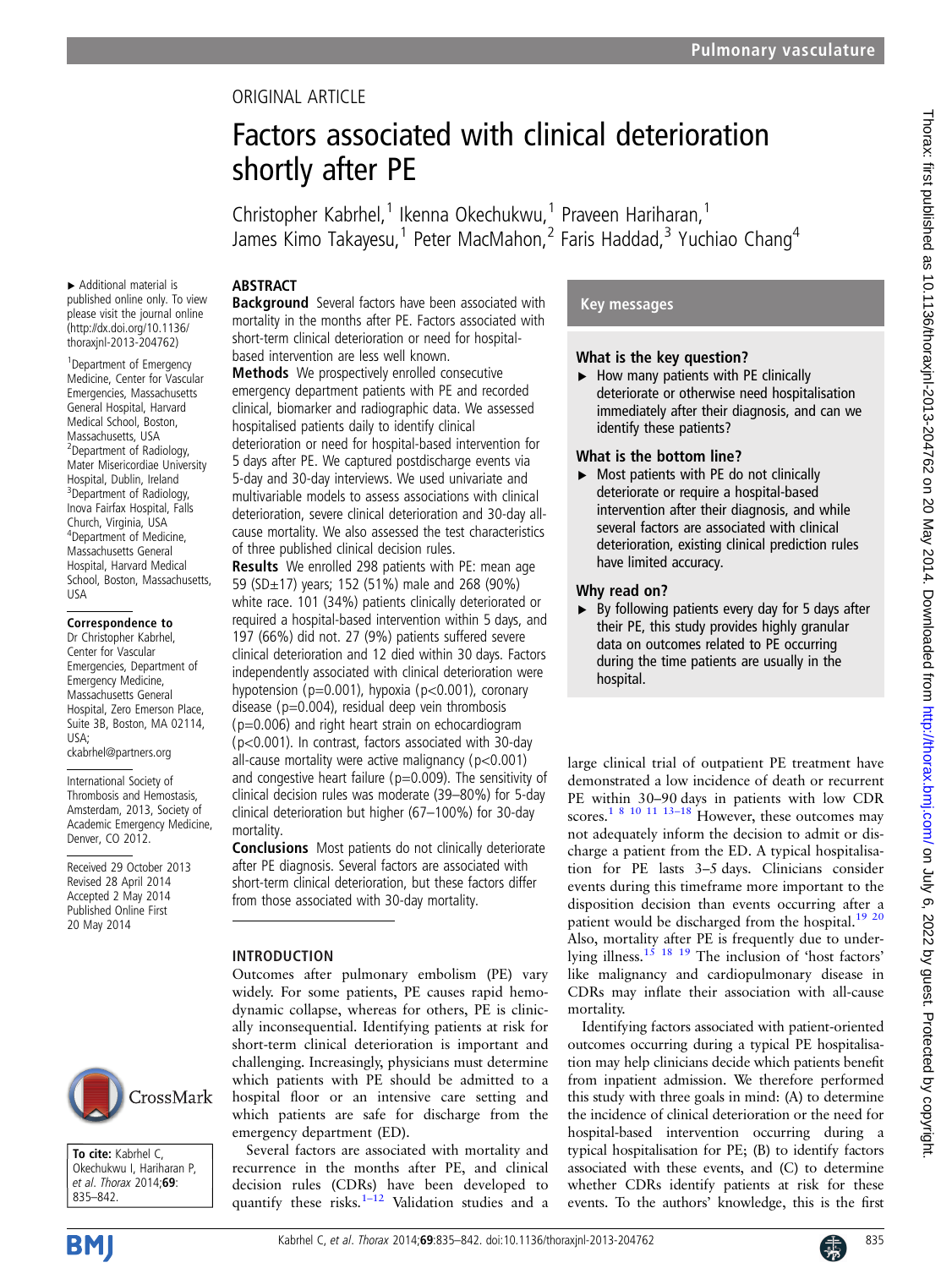# METHODS

# **Design**

We performed a prospective non-interventional study of consecutive adult ED patients diagnosed with PE between October 2008 and December 2011 in accordance with standards for the reporting of observational studies (STROBE) and best prac-tices.<sup>[21](#page-7-0)</sup> The study was approved by the Human Research Committee of Partners HealthCare (2008-P-002001). All patients provided written informed consent.

# **Setting**

Massachusetts General Hospital is an urban, university hospital with an annual ED volume of 95 000 patient visits.

# Subject eligibility and enrolment

We used a combination of active screening and review of radiologic tests to identify patients eligible for enrolment, which allowed us to enrol consecutive patients 6 days a week (except Saturday). We enrolled adult (age >17 years) patients diagnosed with radiographically proven PE in the ED. Radiographically proven PE was defined as (A) a filling defect in a pulmonary artery on computed tomography pulmonary angiogram (CTPA); (B) a high-probability ventilation/perfusion scan and (C) a positive leg ultrasound or CT venogram performed to diagnose PE (not isolated deep vein thrombosis (DVT)), confirmed by the treating clinician. PE diagnoses were based on the interpretation of board-certified radiologists not affiliated with the study. CTPA were re-read by two board-certified radiologists affiliated with the study to confirm and quantify PE.

Patients were eligible if PE was diagnosed within 24 h of ED registration. Patients transferred from outside EDs or clinics with a diagnosis of PE were eligible until 24 h after confirmatory imaging. Patients with PE found incidentally (ie, without clinical suspicion) were eligible. Patients were excluded if they were <18 years old, could not provide informed consent or were unable to follow-up. Patients diagnosed with PE >24 h after ED registration were excluded.

# Data collection and follow-up

After enrolment, outcomes associated with PE were identified prospectively. Study staff interviewed each patient, their nurses and reviewed the medical record every day for 5 days to identify clinical deterioration events. Five days is consistent with the median length of stay for PE in our institution as well as the timeframe cited as most relevant to the disposition of a patient with PE in a survey of clinicians.<sup>20</sup> <sup>22</sup> <sup>23</sup>

We performed postdischarge follow-up using a validated combination of telephone calls and electronic medical record review.<sup>[24](#page-7-0)</sup> On days 5 and 30, we called discharged patients to ask whether they had returned to an ED or clinic for any unscheduled visits and whether a visit was related to recurrent PE or bleeding.

# Independent variables

At the time of enrolment, we recorded clinical factors including demographics, ED vital signs and comorbid illness via direct patient interview and confirmed these by review of each patient's electronic medical history/problem list (see online supplement for detailed variable definitions). Discrepancies were adjudicated by two study investigators (CK, IO or PH), with ties

broken by a third investigator. To standardise data collection and reduce confounding while capturing results potentially available to an emergency physician, we chose a priori to record radiological, echocardiographic and biomarker results that were available within 24 h of PE diagnosis. Radiological studies and biomarkers were performed at the discretion of the treating physician. However, we also collected blood samples at the time of enrolment and used these to complete biomarker analyses when necessary.

We gathered data required to calculate three published CDRs: the pulmonary embolism severity index (PESI), $<sup>8</sup>$  $<sup>8</sup>$  $<sup>8</sup>$  the simplified</sup> PESI (sPESI), $12$  and the Geneva Prognostic Rule.<sup>[3](#page-6-0)</sup> As arterial blood gasses are not routinely performed after PE in our institution, we modified the Geneva Prognostic Rule by substituting oxygen saturation (Sa02) <90% measured by pulse oximetry for partial pressure of oxygen in arterial blood  $(PaO<sub>2</sub>)$  $< 8 \text{ kPa.}^3$  5

## **Outcomes**

Outcome events were collected after patients were discharged from the ED to the inpatient setting or home. Our primary outcome was designed to include a wide spectrum of clinical deterioration events and interventions that typically require hospitalisation ([table 1\)](#page-2-0). We also assessed severe clinical deterioration, defined as an inherently unstable condition or advanced intervention/therapy. Lastly, we assessed all-cause 30-day mortality to facilitate comparison with previous studies. We felt that the variables associated with events secondary to PE were likely to be different than the variables associated with events secondary to treatment, so we did not include bleeding in our primary outcome but did include it in a secondary analysis.

# Statistical analysis

Demographics were summarised using mean and SD for continuous variables and percentages for categorical variables. We performed  $\gamma^2$  tests to identify univariate associations and multivariable logistic regression to identify factors independently associated with clinical deterioration, severe deterioration and 30-day mortality. Univariate analysis was performed on all variables potentially clinically related to adverse outcomes after PE and variables with p values <0.2 were considered potential predictors for the models. Final models included variables significant at the 0.05 level. Threshold values for continuous measures were based on previous PE literature or, when no accepted threshold was available in the literature (eg, N-terminal brain natriuretic peptide (NT-proBNP)), from exploratory data analysis for choosing optimal cutpoints.

Based on published studies, we defined low risk as PESI categories I–II, sPESI <1 point and Geneva Prognostic Rule  $\leq$ 2 points.<sup>[3](#page-6-0) [9 10 12](#page-7-0)</sup> For each CDR, we performed receiver operating characteristic (ROC) curve analysis, calculated sensitivity, specificity, positive (PPV) and negative predictive value (NPV), and positive/negative likelihood ratios with 95% CIs. PPV and NPV were calculated based on the outcome prevalence in our study sample. We performed a subanalysis of CDR performance excluding patients with a shock index (pulse rate/systolic blood pressure)  $\geq 1$  in the ED. All analyses were done using SAS V.9.3 (The SAS Institute, Inc., Cary, North Carolina, USA). Two-sided p<0.05 was considered as statistical significance.

# RESULTS

We identified 403 patients with PE in the ED and enrolled 301 (fi[gure 1](#page-2-0)). After enrolment, three patients were deemed ineligible: two because PE was diagnosed >24 h before enrolment,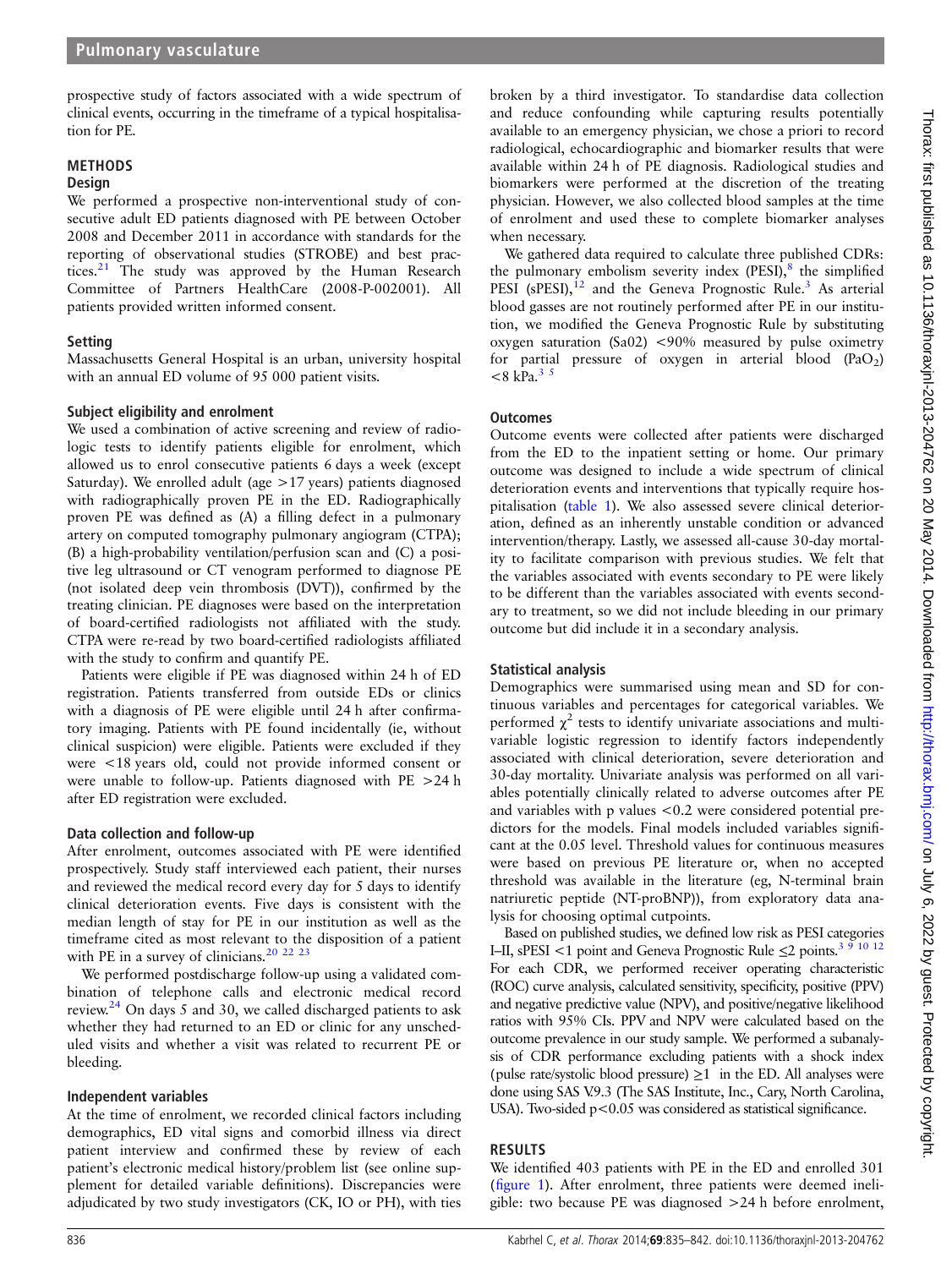#### <span id="page-2-0"></span>Table 1 Outcome definitions

| Cardiopulmonary resuscitation, defibrillation or treatment with bolus doses of epinephrine, atropine or<br>Atrial fibrillation or flutter, ventricular tachycardia or fibrillation not present on the patient's emergency<br>department electrocardiogram<br>Hypoxaemia is defined as an oxygen saturation <90% measured by pulse oximetry regardless of the use of<br>supplemental oxygen<br>Respiratory support is defined as treatment with >2 L/min of oxygen by nasal cannula, non-rebreather mask<br>or any positive pressure ventilation including endotracheal intubation<br>Systolic blood pressure <100 mm Hg on two consecutive measurements >15 min apart<br>Any continuous infusion of dopamine, norepinephrine or epinephrine |
|---------------------------------------------------------------------------------------------------------------------------------------------------------------------------------------------------------------------------------------------------------------------------------------------------------------------------------------------------------------------------------------------------------------------------------------------------------------------------------------------------------------------------------------------------------------------------------------------------------------------------------------------------------------------------------------------------------------------------------------------|
|                                                                                                                                                                                                                                                                                                                                                                                                                                                                                                                                                                                                                                                                                                                                             |
|                                                                                                                                                                                                                                                                                                                                                                                                                                                                                                                                                                                                                                                                                                                                             |
|                                                                                                                                                                                                                                                                                                                                                                                                                                                                                                                                                                                                                                                                                                                                             |
|                                                                                                                                                                                                                                                                                                                                                                                                                                                                                                                                                                                                                                                                                                                                             |
|                                                                                                                                                                                                                                                                                                                                                                                                                                                                                                                                                                                                                                                                                                                                             |
|                                                                                                                                                                                                                                                                                                                                                                                                                                                                                                                                                                                                                                                                                                                                             |
| Thrombolysis or thrombectomy includes any treatment with tPA (activase), catheter or surgical thrombectomy                                                                                                                                                                                                                                                                                                                                                                                                                                                                                                                                                                                                                                  |
| A new filling defect on repeat radiological examination                                                                                                                                                                                                                                                                                                                                                                                                                                                                                                                                                                                                                                                                                     |
| Death from any cause                                                                                                                                                                                                                                                                                                                                                                                                                                                                                                                                                                                                                                                                                                                        |
|                                                                                                                                                                                                                                                                                                                                                                                                                                                                                                                                                                                                                                                                                                                                             |
| Cardiopulmonary resuscitation, defibrillation or treatment with bolus doses of epinephrine, atropine or                                                                                                                                                                                                                                                                                                                                                                                                                                                                                                                                                                                                                                     |
| Ventricular tachycardia or fibrillation not present on the patient's emergency department electrocardiogram                                                                                                                                                                                                                                                                                                                                                                                                                                                                                                                                                                                                                                 |
| Respiratory support using positive pressure ventilation, such as CPAP, biphasic positive airway pressure<br>(BiPAP) or endotracheal intubation                                                                                                                                                                                                                                                                                                                                                                                                                                                                                                                                                                                              |
| Any continuous infusion of dopamine, norepinephrine or epinephrine                                                                                                                                                                                                                                                                                                                                                                                                                                                                                                                                                                                                                                                                          |
| Thrombolysis or thrombectomy includes any treatment with tPA (activase), catheter or surgical thrombectomy                                                                                                                                                                                                                                                                                                                                                                                                                                                                                                                                                                                                                                  |
| Death from any cause                                                                                                                                                                                                                                                                                                                                                                                                                                                                                                                                                                                                                                                                                                                        |
|                                                                                                                                                                                                                                                                                                                                                                                                                                                                                                                                                                                                                                                                                                                                             |

and one because the CTPA was re-read as tumour, not PE. We included 298 patients in our final analysis.

Demographics and comorbidities are presented in [table 2](#page-3-0). Diagnostic testing included CTPA (288/298, 96.6%), V/Q (5/298, 1.7%), lower extremity ultrasound (99/298, 33.2%), CT

venography (136/298, 45.6%), echocardiography (66/298, 22.1%), troponin (289/298, 97.0%), NT-proBNP (270/298, 90.6%) and D-dimer (272/298, 91.3%). Most patients (250, 84%) were admitted to hospital floors, with 24 (8%) admitted to intensive care units and 23 (8%) to an ED observation unit. PE

### Figure 1 Eligible and enrolled patients.

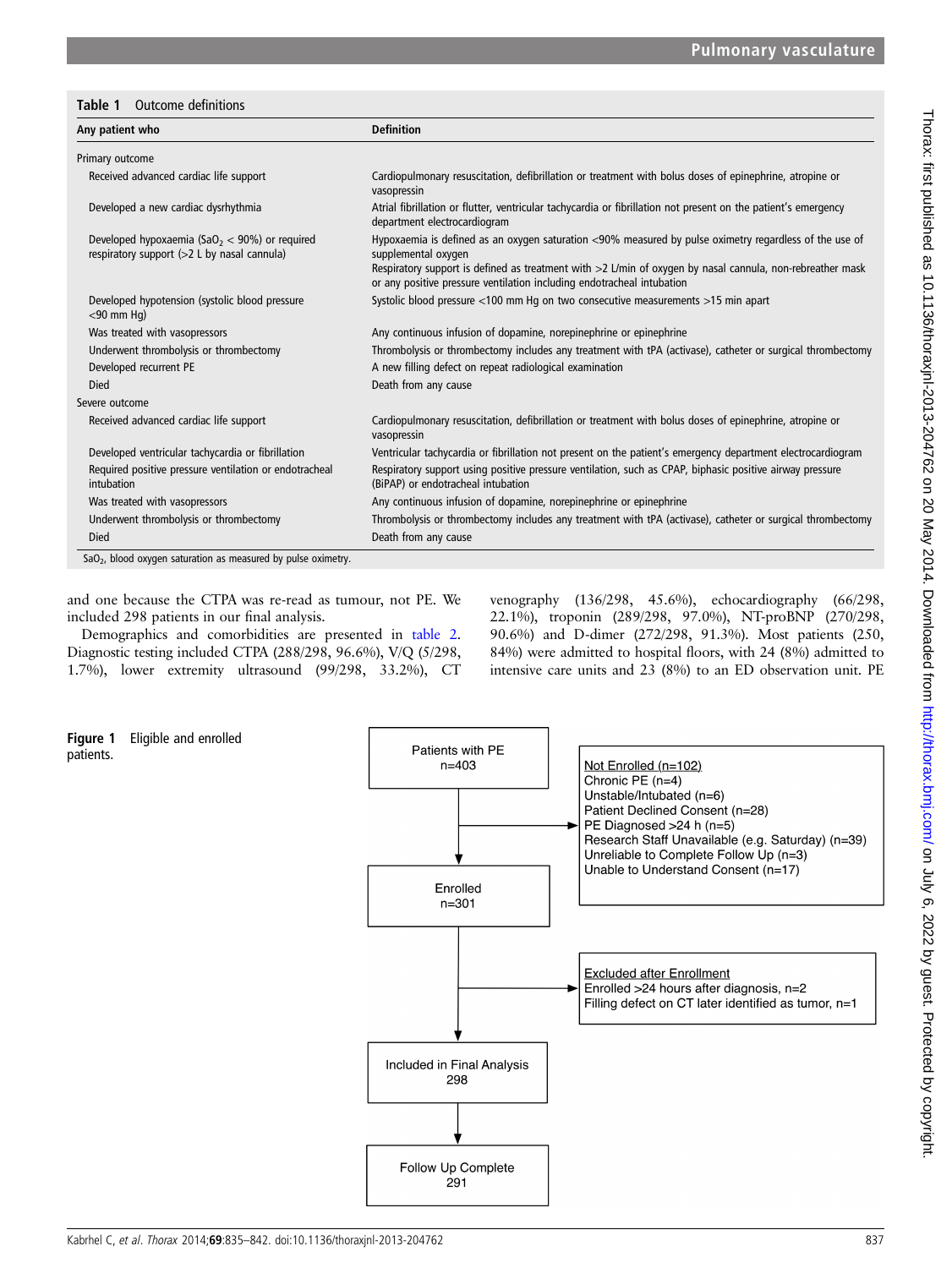<span id="page-3-0"></span>

| Table 2 | Demographics of analysed patients |  |  |
|---------|-----------------------------------|--|--|
|---------|-----------------------------------|--|--|

| <b>Demographics</b>                   | $\mathsf{n}$ |      |
|---------------------------------------|--------------|------|
| Enrolled                              | 298          |      |
| Age (mean, SD)                        | 59           | 17   |
| Male                                  | 152          | 51%  |
| Race                                  |              |      |
| White                                 | 268          | 90%  |
| <b>Black</b>                          | 18           | 6%   |
| Other                                 | 12           | 4%   |
| Ethnicity                             |              |      |
| Non-Hispanic                          | 290          | 97%  |
| Hispanic                              | 8            | 3%   |
| Insurance                             |              |      |
| Private                               | 194          | 65%  |
| Medicare                              | 85           | 29%  |
| Other                                 | 19           | 6%   |
| Primary care physician access*        | 280          | 94%  |
| Comorbidities                         |              |      |
| Coronary artery diseaset              | 26           | 9%   |
| Congestive heart failure              | 12           | 4%   |
| Lung disease‡                         | 48           | 16%  |
| Asthma                                | 25           | 8%   |
| Chronic obstructive pulmonary disease | 14           | 5%   |
| Other                                 | 14           | 5%   |
| Malignancy§                           | 107          | 36%  |
| Active/palliative                     | 54           | 18%  |
| Inactive                              | 50           | 17%  |
| Status unknown                        | 3            | 1%   |
| Renal insufficiency or failure¶       | 8            | 3%   |
| Cerebrovascular disease**             | 20           | 7%   |
| Disposition                           |              |      |
| Floor admission                       | 250          | 84%  |
| Intensive care unit admission         | 24           | 8%   |
| ED observation unit                   | 23           | 8%   |
| Discharged from the ED                | 1            | 0.3% |

\*Primary care physician access is defined as having a primary care physician listed by name in our electronic medical record. This includes physicians not affiliated with our hospital system, but does not imply the availability of rapid follow-up.

†Coronary artery disease includes any history of myocardial infarction, angina,

coronary artery stenting or bypass surgery.

‡Asthma, COPD and other lung disease are not mutually exclusive. §Active malignancy includes any cancer that is being actively treated or palliated, and metastatic disease. Inactive cancer includes a prior history of cancer that is not actively being treated or palliated.

¶Renal insufficiency or failure includes renal insufficiency, renal failure or haemodialysis.

\*\*Cerebrovascular disease includes any history of ischaemic or haemorrhagic stroke or transient ischaemic attack.

ED, emergency department.

was diagnosed prior to admission to an ED observation unit in 21/23 (91%). The median hospital length of stay was 3 days (25– 75%, 1–5 days) with 87 (29%) patients in the hospital on day 5. Thirty-day follow-up was successful for 291 (98%) patients. Of the seven patients without follow-up, six had data in our medical record confirming they were alive 30 days after enrolment.

With regards to our primary outcome, 101 (34%) patients clinically deteriorated or required a hospital-based intervention within 5 days of PE, whereas 197 (66%) did not ([table 3](#page-4-0)). Several patients were classified as having clinical deteriorated based on more than one criterion. The most common clinical deterioration events were hypoxaemia/need for respiratory support and hypotension.

Twenty-seven (9%) patients suffered a severe clinical deterioration or required a major intervention within 5 days of PE

diagnosis, including positive pressure ventilation/endotracheal intubation (n=18 [6%]); ventricular tachycardia/fibrillation  $(n=2 \, [0.7\%])$ , vasopressor therapy  $(n=1 \, [0.3\%])$ , thrombolysis/ thrombectomy (n=10 [3%]) and death (n=1 [0.3%]).

Seven (2%) patients developed bleeding related to anticoagulation within 5 days of PE diagnosis, including gastrointestinal  $(n=2, 29%)$ , intracranial  $(n=1, 14%)$ , other bleeding requiring transfusion ( $n=1$ , 14%) and 3 (43%) patients sought care for bleeding after discharge, though the location of this bleeding was not confirmed.

Within 30 days, 12 (4%) patients died, 10 from end-stage malignancy with no evidence that PE hastened death and 2 from end-stage interstitial pulmonary fibrosis.

### Factors associated with clinical deterioration

Factors associated with our outcomes on univariate analysis are highlighted in [table 4.](#page-5-0) Among the 101 patients with our primary outcome, echocardiography or lower extremity ultrasound identified two who had normal values for biomarkers, oximetry and vital signs. On multivariable analysis, factors independently associated with our primary outcome were lowest systolic blood pressure in the ED <90 mm Hg (OR=6.9 (95% CI 2.2 to 21.9),  $p=0.001$ ), lowest oxygen saturation in the ED  $\langle 95\% \text{ (OR=3.6 (95\% CI 2.0 to 6.2), p<0.001), history of cor-$ onary artery disease (OR=3.8 (95% CI 1.5 to 9.6),  $p=0.004$ ), residual DVT (OR=2.4 (95% CI 1.3 to 4.4), p=0.006) and right heart strain on echocardiogram (OR=3.4 (95% CI 1.7 to 6.9),  $p < 0.001$ ). We also ran our model excluding right heart strain on echocardiogram, and results were similar (data not shown).

Factors associated with severe outcomes were systolic blood pressure  $\leq 90$  mm Hg in the ED (OR=4.2 (95% CI 1.3 to 13.1), p=0.015), elevated NT-proBNP (OR=3.4 (95% CI 1.1 to 10.1), p=0.027) and right heart strain on echocardiogram (OR=5.6 (95% CI 2.2 to 13.9), p<0.001). Removing right heart strain on echocardiogram from the model, systolic blood pressure <90 mm Hg in the ED (OR=4.6 (95% CI 1.5 to 14.0), p=0.008), elevated NT-proBNP (OR=5.7 (95% CI 2.0 to 16.0),  $p < 0.001$  and PE in a central location (OR=3.6 (95%) CI 1.4 to 9.1), p=0.008) were associated with severe outcomes.

Factors associated with 30-day all-cause mortality were active malignancy (OR 24.2 (95% CI 5.0 to 116.6),  $p < 0.001$ ) and history of congestive heart failure (OR 16.8 (95% CI 2.0 to 139.3), p=0.009). Right heart strain on echocardiogram was not associated with 30-day all-cause mortality.

Including major bleeding events (in hospital or on follow-up) in our primary outcome did not change our results as all patients with bleeding met at least one other outcome criteria (data not shown).

### Analysis of CDRs

The sensitivity all CDRs was moderate, with the PESI and sPESI being more sensitive (71% and 80%, respectively) and the Geneva Prognostic Rule being more specific (84%) for our primary outcome ([table 5\)](#page-6-0). Areas under the ROC curve (AUC) for the primary outcome were PESI=0.69, sPESI=0.69 and Geneva Prognostic Rule=0.65. By comparison, the model using our predictor variables had an AUC of 0.77 for our primary outcome, and our predictive model had a sensitivity of 86% and a NPV of 88% using a predictive probability of 0.14 as the cut-off. For severe outcomes, the AUC were PESI=0.68, sPESI=0.67 and Geneva Prognostic Rule=0.61. For 30-day allcause mortality, the AUC were PESI=0.84, sPESI=0.82 and Geneva Prognostic Rule=0.78. By comparison, our model using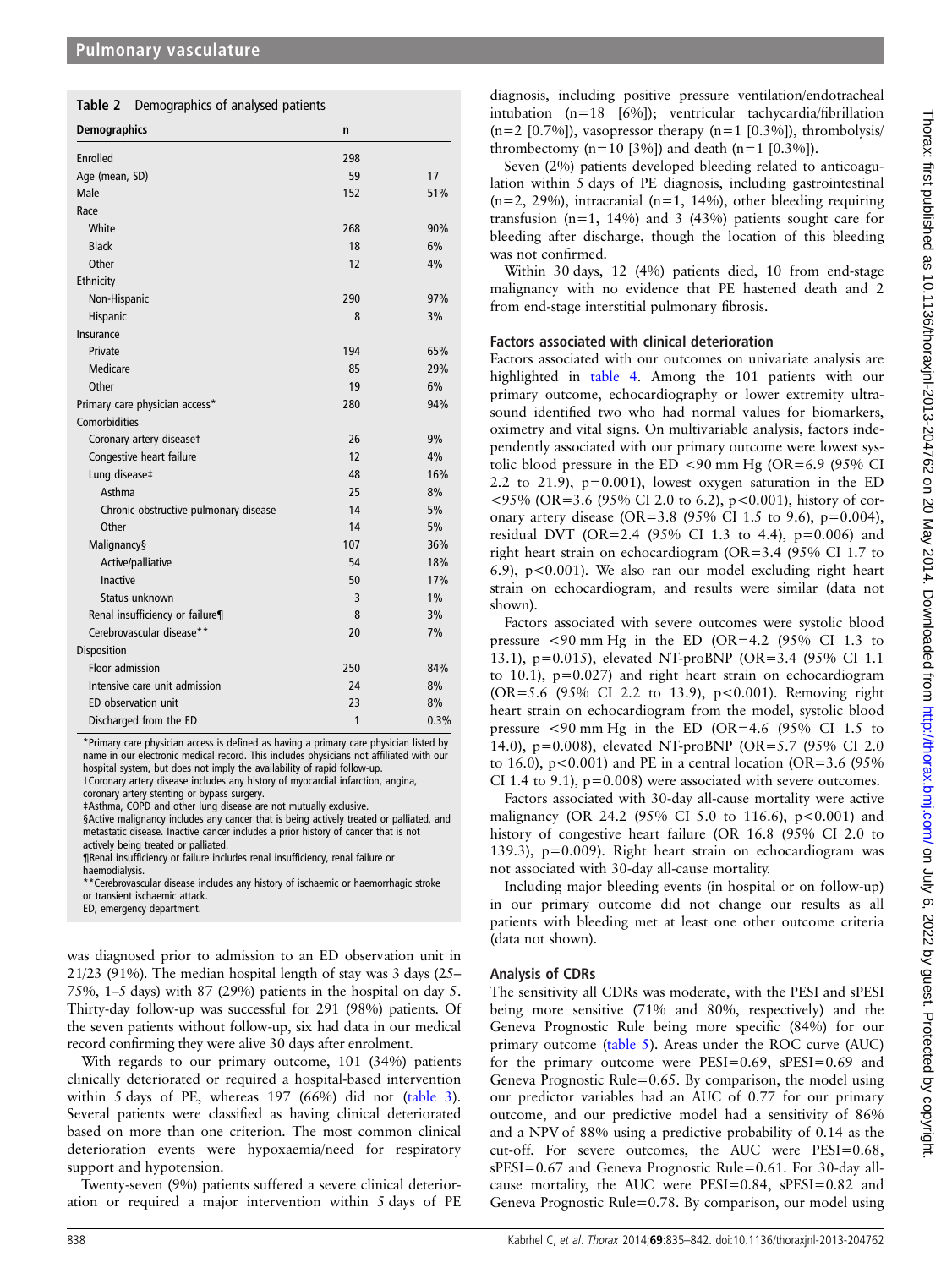<span id="page-4-0"></span>

|  | Table 3 Adverse clinical events occurring within 5 days of PE diagnosis |  |  |  |  |  |  |  |
|--|-------------------------------------------------------------------------|--|--|--|--|--|--|--|
|--|-------------------------------------------------------------------------|--|--|--|--|--|--|--|

| <b>Overall</b> | Day 0      | Day 1      | Day 2      | Day 3      | Day 4      | Day 5    |
|----------------|------------|------------|------------|------------|------------|----------|
| $n = 298$      | $n = 298$  | $n=275$    | $n = 211$  | $n = 153$  | $n = 113$  | $n = 87$ |
| 6(2%)          | $0(0\%)$   | $1(0.4\%)$ | $0(0\%)$   | $0(0\%)$   | $1(0.9\%)$ | $0(0\%)$ |
| 35 (12%)       | 16(5%)     | 19 (7%)    | 8(4%)      | 8(5%)      | 7(6%)      | 6(7%)    |
| 61 (20%)       | 42 (14%)   | 40 (15%)   | 31 (15%)   | 29 (19%)   | 16 (14%)   | 16 (18%) |
| 18 (6%)        | 13 (4%)    | 10(4%)     | 9(4%)      | 5(3%)      | 3(3%)      | 3(3%)    |
| 10(3%)         | $4(1\%)$   | 6(2%)      | $0(0\%)$   | $0(0\%)$   | $0(0\%)$   | $0(0\%)$ |
| $1(0.3\%)$     | $0(0\%)$   | $1(0.4\%)$ | $0(0\%)$   | $0(0\%)$   | $0(0\%)$   | $0(0\%)$ |
| $0(0\%)$       | $0(0\%)$   | $0(0\%)$   | $0(0\%)$   | $0(0\%)$   | $0(0\%)$   | $0(0\%)$ |
| 12(4%)         | $0(0\%)$   | 6(2%)      | 5(2%)      | $3(2\%)$   | $0(0\%)$   | $0(0\%)$ |
| $2(0.7\%)$     | $0(0\%)$   | $1(0.4\%)$ | $0(0\%)$   | $1(0.7\%)$ | $0(0\%)$   | $0(0\%)$ |
| 7(2%)          | $2(0.7\%)$ | $0(0\%)$   | $1(0.5\%)$ | $1(0.7\%)$ | $0(0.0\%)$ | $0(0\%)$ |
| $1(0.3\%)$     | $0(0\%)$   | $0(0\%)$   | $0(0\%)$   | $0(0\%)$   | $1(0.9\%)$ | $0(0\%)$ |
|                |            |            |            |            |            |          |

In hospital includes patients who were still in the hospital for their index admission. Day 0 includes events occurring 24 h after the patient left the ED, but before the start of the next calendar day. Events occurring on successive days in the same patient are noted as occurring on each day to give a sense of the continued need for hospitalisation, but only counted once in the overall number of events.

\*Two recurrent PE were documented in the first 5 days of the index hospitalisation. Four additional patients returned to an ED within 5 days for symptoms related to recurrent PE and were classified among overall recurrent PE.

†In the primary analysis, patients requiring endotracheal intubation or positive pressure ventilation were included in the analysis of respiratory support and patients with unstable dysrhythmias were considered in the analysis of all dysrhythmias. In the analysis of severe outcomes, these were considered separately.

‡Dysrhythmia includes atrial fibrillation, atrial flutter, ventricular tachycardia, ventricular fibrillation or reentrant supraventricular tachycardia not present on subject's ED

electrocardiogram. Unstable dysrhythmia includes ventricular tachycardia or ventricular fibrillation. §Four major bleeding episodes occurred during the first 5 days of the index hospitalisation. Three additional patients returned to an ED within 5 days for bleeding and were classified

among overall major bleeding. ¶One patient died while in hospital during the index hospitalisation. Two additional patients were confirmed to have died on 5-day telephone follow-up and are included among overall 5-day deaths.

ED, emergency department.

systolic blood pressure <90 mm Hg in the ED, elevated NT-proBNP and right heart strain on echocardiogram had an AUC of 0.83, and the model had a sensitivity of 93% and a NPV of 99% using a predictive probability of 0.06 as the cut-off.

We performed a secondary analysis, adjusting our definition of low risk to include PESI category I only. Test characteristics for our primary outcome were sensitivity 85% (95% CI 77% to 91%), specificity 37% (95% CI 30% to 44%), PPV 41% (95% CI 34% to 48%) and NPV 83% (95% CI 73% to 90%).

In the subanalysis of patients with a shock index  $\langle 1 \rangle$  (n=233) in the ED, sensitivity and NPV were lower for all CDRs. Results were similar for severe outcomes (data not shown).

## **DISCUSSION**

The ability to assess patients' risk of short-term clinical deterioration after PE has gained importance in recent years. Low-risk patients may be eligible for outpatient treatment with heparin or novel oral anticoagulants.  $15 \t 25$  Meta-analyses, systematic reviews and a large clinical trial support the safety of this approach.<sup>[15 26 27](#page-7-0)</sup> Piran et  $al^{26}$  $al^{26}$  $al^{26}$  found that selected patients with PE treated as outpatients had low rates of recurrent venous thromboembolism (VTE) (1.47%), fatal PE (0.47%) and major bleeding (0.81%), and Vinson et  $al^{28}$  $al^{28}$  $al^{28}$  found that outpatient treatment was associated with low 90-day VTE-related mortality. Conversely, high-risk patients with PE may benefit from intravenous or catheter-directed thrombolysis. Determining whether outpatient treatment or aggressive intervention is appropriate for a patient with PE is now a critical decision in emergency medicine.

In this study, we provide detailed prospective data on the incidence of clinical deterioration and the need for hospital-based interventions related to PE, occurring shortly after diagnosis. Our primary outcome was broad-based and designed to capture the spectrum of events that might justify hospitalisation. Unlike prior studies, we only studied outcomes occurring during a

typical inpatient admission. Even with our broad definition, we found that most patients (66%) suffer no clinical deterioration and require no hospital-based intervention within 5 days of PE diagnosis. Our results are consistent with previous work and suggest that many patients with PE may not benefit from inpatient hospitalisation[.2](#page-6-0) [15 22](#page-7-0)

We identified several factors associated with clinical deterioration after PE, including abnormal vital signs, the presence of right heart strain on echocardiogram, residual DVT and elevated biomarkers. These factors have face validity and have been shown to be associated with clinical deterioration in previous studies.<sup>9</sup> <sup>10 12 13 <sup>29-[34](#page-7-0)</sup> Coronary artery disease, which was also</sup> associated with our primary outcome, may make patients less able to withstand increased pulmonary artery pressure. This will require further exploration.

Interestingly, we found that factors associated with 5-day clinical deterioration were generally different than factors associated with 30-day all-cause mortality. This finding was true on univariate and multivariable analysis, and for our primary and severe outcomes. Factors associated with 30-day all-cause mortality included malignancy and a history of congestive heart failure, suggesting that 30-day mortality is often related to preexisting illness, rather than the acute PE. While we acknowledge that pre-existing illness is important to consider, future studies should emphasise outcomes directly related to the PE.

We found published CDRs to be moderately sensitive for our outcomes, but highly sensitive for 30-day mortality. This may be explained by the fact that the CDRs we examined all include malignancy; the cause of death for 10/12 (83%) patients in our study. The PESI and sPESI also include chronic cardiopulmonary disease, which was the cause of death for the remaining two patients.

## Limitations

We used complimentary methods to achieve consecutive enrolment, but when we reviewed radiology records to identify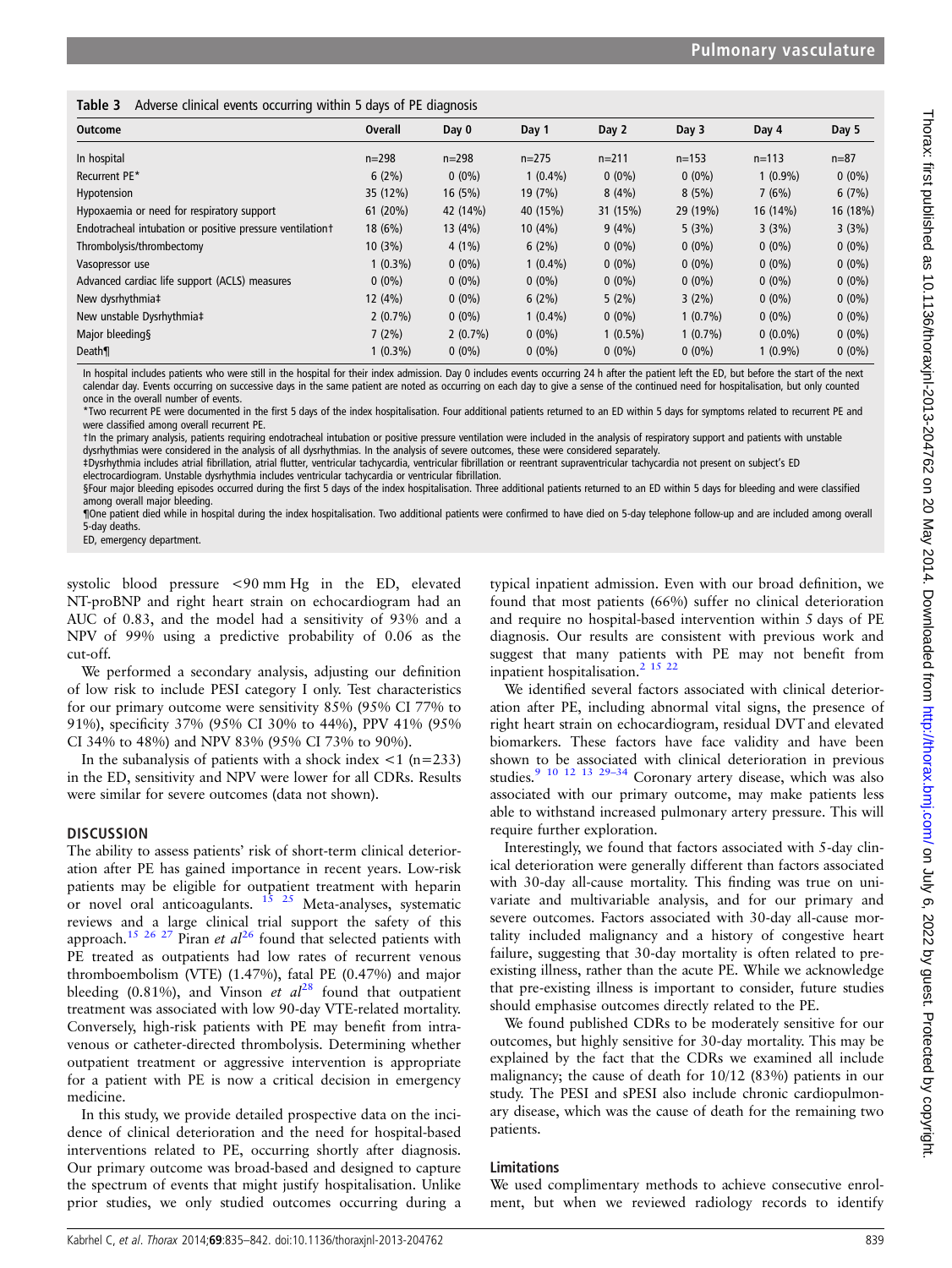|                                       |                 |                   | <b>Primary outcome</b>                         |                                             |         | Severe outcome                                 |                                             |         | 30-day mortality                               |                                             |         |
|---------------------------------------|-----------------|-------------------|------------------------------------------------|---------------------------------------------|---------|------------------------------------------------|---------------------------------------------|---------|------------------------------------------------|---------------------------------------------|---------|
| <b>Variable</b>                       | # with<br>trait | $%$ with<br>trait | % of patients<br>without trait with<br>outcome | % of patients<br>with trait with<br>outcome | p-Value | % of patients<br>without trait with<br>outcome | % of patients<br>with trait with<br>outcome | p-Value | % of patients<br>without trait with<br>outcome | % of patients<br>with trait with<br>outcome | p-Value |
| Age $\geq 65$ years                   | 117             | 39                | 28                                             | 44                                          | 0.004   | 8                                              | 11                                          | 0.321   |                                                |                                             | 0.045   |
| Highest HR >100 bpm                   | 105             | 35                | 30                                             | 41                                          | 0.058   |                                                | 12                                          | 0.141   |                                                |                                             | 0.641   |
| Lowest SBP <90 mm Hq                  | 20              | 7                 | 31                                             | 75                                          | < 0.001 |                                                | 35                                          | < 0.001 |                                                | 10                                          | 0.161   |
| Highest RR > 20 BrPM                  | 91              | 31                | 27                                             | 49                                          | < 0.001 | 6                                              | 15                                          | 0.012   |                                                |                                             | 0.130   |
| Lowest $SaO2 < 95%$                   | 105             | 35                | 24                                             | 52                                          | < 0.001 | 6                                              | 15                                          | 0.006   |                                                |                                             | 0.084   |
| White race                            | 268             | 90                | 27                                             | 35                                          | 0.378   | 10                                             |                                             | 0.850   |                                                |                                             | 0.236   |
| Coronary artery disease               | 26              | 9                 | 31                                             | 62                                          | 0.002   | 9                                              |                                             | 0.799   |                                                |                                             | 0.322   |
| Congestive heart failure              | 12              | $\overline{4}$    | 33                                             | 50                                          | 0.229   | 9                                              |                                             | 0.929   |                                                | 17                                          | 0.023   |
| Chronic lung disease                  | 48              | 16                | 32                                             | 42                                          | 0.214   | 8                                              | 15                                          | 0.146   |                                                | 10                                          | 0.014   |
| Malignancy                            | 107             | 36                | 30                                             | 40                                          | 0.086   | 9                                              |                                             | 0.770   |                                                | 9                                           | < 0.001 |
| Malignancy (active)                   | 54              | 18                | 33                                             | 37                                          | 0.590   | 10                                             |                                             | 0.130   |                                                | 17                                          | < 0.001 |
| Chronic renal insufficiency           | 8               | 3                 | 33                                             | 50                                          | 0.329   |                                                | 13                                          | 0.731   |                                                | 14                                          | 0.164   |
| Cerebrovascular disease               | 20              | 7                 | 32                                             | 55                                          | 0.039   | 9                                              | 10                                          | 0.880   |                                                | $\Omega$                                    | 0.342   |
| D-dimer $\geq$ 3000 mcg/mL            | 133             | 45                | 30                                             | 39                                          | 0.088   |                                                | 11                                          | 0.231   |                                                |                                             | 0.693   |
| Troponin-T $\geq$ 0.1 ng/mL           | 12              | $\overline{4}$    | 33                                             | 50                                          | 0.229   | 8                                              | 25                                          | 0.050   |                                                |                                             | 0.441   |
| NT-proBNP ≥200 pg/mL                  | 128             | 43                | 25                                             | 46                                          | < 0.001 | 3                                              | 17                                          | < 0.001 |                                                |                                             | 0.087   |
| PE central*                           | 139             | 47                | 31                                             | 37                                          | 0.230   | 4                                              | 14                                          | 0.003   |                                                |                                             | 0.340   |
| PE multiple                           | 203             | 68                | 27                                             | 37                                          | 0.104   | 11                                             |                                             | 0.546   |                                                |                                             | 0.898   |
| <b>Residual DVT</b>                   | 74              | 25                | 29                                             | 47                                          | 0.005   | 8                                              | 14                                          | 0.124   |                                                |                                             | 0.472   |
| Right heart strain on echocardiogramt | 52              | 17                | 28                                             | 63                                          | < 0.001 |                                                | 31                                          | < 0.001 |                                                |                                             | 0.962   |

#### <span id="page-5-0"></span>Table 4 Univariate associations with clinical deterioration or need for hospital-based intervention within 5 days of PE diagnosis

Significant associations are highlighted.<br>\*Central PE is defined as any clot proximal to the segmental pulmonary arteries.<br>†Right heart strain on echocardiogram includes any finding of right ventricular hypertrophy, right

Kabrhel C,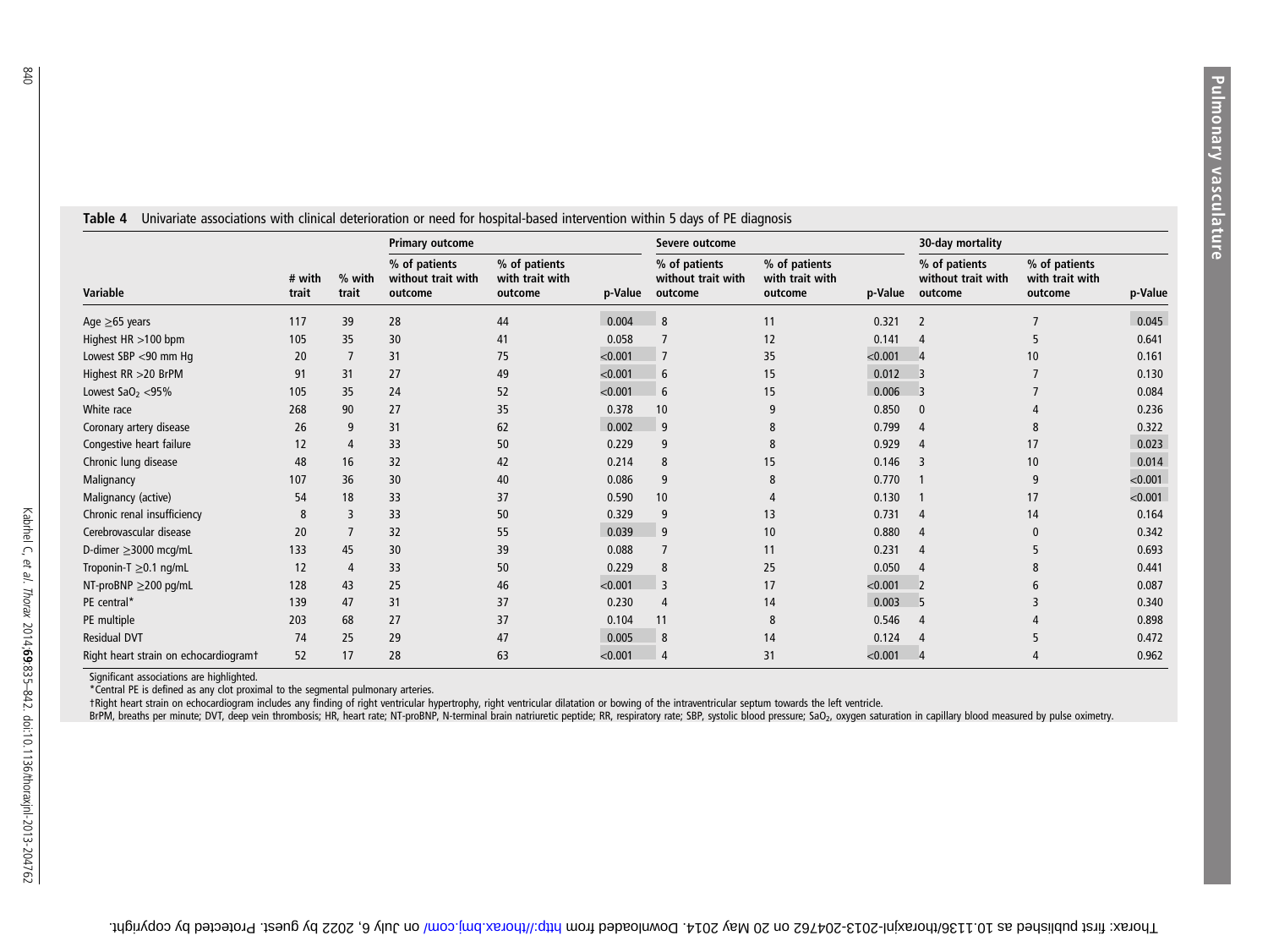<span id="page-6-0"></span>

|  | <b>Table 5</b> Test characteristics of clinical decision rules |  |
|--|----------------------------------------------------------------|--|
|--|----------------------------------------------------------------|--|

|                                                 | Sensitivity     | <b>Specificity</b> | <b>PPV</b>      | <b>NPV</b>     | LR $(+)$            | LR $(-)$            |  |  |  |
|-------------------------------------------------|-----------------|--------------------|-----------------|----------------|---------------------|---------------------|--|--|--|
| PESI <sup>*</sup> (ref. $8$ )                   |                 |                    |                 |                |                     |                     |  |  |  |
| Primary outcome                                 | 71% (61-0.80%)  | 58% (51-65%)       | 47% (39-55%)    | 80% (72-86%)   | $1.71(1.39 - 2.11)$ | $0.49(0.35 - 0.68)$ |  |  |  |
| Severe outcome                                  | 78% (58-91%)    | 51% (45-57%)       | 14% (09-20%)    | 96% (91-98%)   | $1.58(1.25 - 2.01)$ | $0.44(0.21 - 0.89)$ |  |  |  |
| 30-day mortality<br>sPESI(ref. <sup>12</sup> )  | 100% (74-100%)  | 51% (45-56%)       | 08% (04-13%)    | 100% (97-100%) | $2.02(1.80 - 2.27)$ |                     |  |  |  |
| Primary outcome                                 | 80% (71-87%)    | 42% (35-49%)       | 41% (34-49%)    | 80% (71-88%)   | $1.37(1.18 - 1.60)$ | $0.48(0.31 - 0.73)$ |  |  |  |
| Severe outcome                                  | $81\%$ (62-94%) | 36% (30-42%)       | $11\%$ (07-16%) | 95% (89-98%)   | $1.27(1.04-1.55)$   | $0.52(0.23 - 1.16)$ |  |  |  |
| 30-day mortality<br>Geneva(ref. $\frac{3}{2}$ ) | 100% (74-10%)   | 36% (30-42%)       | 06% (03-11%)    | 100% (96-100%) | $1.56(1.43 - 1.70)$ |                     |  |  |  |
| Primary outcome                                 | 39% (29-49%)    | 84% (78-89%)       | 55% (43-67%)    | 73% (66-78%)   | $2.38(1.59 - 3.55)$ | $0.73(0.62 - 0.87)$ |  |  |  |
| Severe outcome                                  | 44% (25-65%)    | 78% (73-83%)       | 17% (09-28%)    | 93% (88-96%)   | $2.04(1.27 - 3.29)$ | $0.71(0.50 - 1.00)$ |  |  |  |
| 30-day mortality                                | 67% (35-90%)    | 78% (73-83%)       | $11\%$ (05-21%) | 98% (96-100%)  | $3.06(1.94 - 4.84)$ | $0.43(0.19 - 0.95)$ |  |  |  |

On receiver operating characteristic (ROC) curve analysis, areas under the curve (AUC) for the composite outcome were PESI=0.68, sPESI=0.69 and Geneva Prognostic Rule=0.64. For severe outcomes, the AUC were PESI=0.65, sPESI=0.67 and Geneva Prognostic Rule=0.59. For 30-day death, the AUC were PESI=0.84, sPESI=0.82 and Geneva Prognostic Rule=0.78. Low risk was defined as PESI category I–II (≤[8](#page-7-0)5 points).8 \*PESI categories are I: ≤65 points; II: 66-85 points; III: 86-105 points; IV: 106-125 points and V: ≥126 points. Low-risk sPESI was defined as <1 point.<sup>[12](#page-7-0)</sup> Low-risk Geneva Prognostic Rule was defined as  $\leq$ 2 points.

Positive and negative predictive values were based on the prevalence in our study sample.

LR, likelihood ratio; NPV, negative predictive value; PESI, pulmonary embolism severity index; PPV, positive predictive value; sPESI, simplified pulmonary embolism severity index.

patients diagnosed with PE at night, we could not confirm that an ultrasound was performed in a patient suspected of having PE. We may therefore have missed some patients diagnosed by ultrasound alone. Only five (2%) enrolled patients were diagnosed by ultrasound alone so we suspect few patients were missed. Informed consent was required, so we could not enrol patients with severely altered mental status, significant hemodynamic instability or endotracheal intubation. Although a substantial number ( $n=65$  (21%)) of enrolled patients had a shock index ≥1, our sample may under-represent severe PE.

To standardise the collection of data, we included test results obtained within 24 h of PE diagnosis and defined these as being 'available to the emergency physician'. We felt limiting our predictive data to results actually obtained in the ED would introduce unacceptable variability unrelated to the safety of outpatient PE treatment. By including data obtained up to 24 h after PE diagnosis, our results may also be applicable to an ED/ observation unit stay. However, with the exception of echocardiography, the tests we analysed are rapidly available in most EDs. We therefore believe our results are directly relevant to ED decision making.

We followed patients for clinical deterioration occurring in the hospital and on telephone follow-up, but as some events are more likely to be recognised and reported by patients, we may have missed some clinical deterioration events occurring after discharge. Our 5-day outcomes are different than those for which CDRs were derived, and this likely affected their test characteristics. However, we feel our outcome is directly relevant to the decision to admit or discharge a patient from the ED.

We did not include in our analysis social factors or concurrent illness that might limit the practicality of outpatient treatment, as has been done in other studies.<sup>28</sup>  $35\frac{36}{1}$  Finally, while our study suggests that a large proportion of patients might not require hospitalisation, we did not directly assess the safety of outpatient treatment in this study. A management study based on short-term, patient-centred outcomes would be beneficial.

## **CONCLUSIONS**

Most (66%) patients suffer no clinical deterioration and require no hospital-based intervention in the first five days after PE. The

outpatient treatment of PE is likely safe for a large proportion of patients. Abnormal vital signs, imaging findings and elevated biomarkers are associated with short-term clinical deterioration related to PE. However, existing CDRs are only moderately sensitive for this outcome. Future research focusing on outcomes directly related to PE is needed to facilitate safe outpatient treatment.

#### Collaborators Parry, Blair A.

Contributors CK: conceived the study, obtained funding, collected and analysed data, drafted and edited the manuscript. IO and PH conceived the study, collected data and edited the manuscript. JKT obtained funding, analysed the data and edited the manuscript. PM and FH collected and analysed data, drafted and edited the manuscript. YC analysed data and edited the manuscript.

Funding This work was funded by a grant from the Harvard Milton Fund. The funding agency had no role in the design of the study, analysis or writing the manuscript.

#### Competing interests None.

Patient consent Obtained.

Ethics approval Human Research Committee, Partners HealthCare.

Provenance and peer review Not commissioned; externally peer reviewed.

Data sharing statement Requests to collaborate and use data published here will be considered. Data referenced, but not shown will be provided upon request.

#### **REFERENCES**

- 1 Chan CM, Woods C, Shorr AF. The validation and reproducibility of the pulmonary embolism severity index. J Thromb Haemost 2010;8:1509-14.
- Squizzato A, Donadini MP, Galli L, et al. Prognostic clinical prediction rules to identify a low-risk pulmonary embolism: a systematic review and meta-analysis. J Thromb Haemost 2012;10:1276–90.
- 3 Wicki J, Perrier A, Perneger TV, et al. Predicting adverse outcome in patients with acute pulmonary embolism: a risk score. Thromb Haemost 2000;84:548–52.
- 4 Nendaz MR, Bandelier P, Aujesky D, et al. Validation of a risk score identifying patients with acute pulmonary embolism, who are at low risk of clinical adverse outcome. Thromb Haemost 2004;91:1232–6.
- Jimenez D, Yusen RD, Otero R, et al. Prognostic models for selecting patients with acute pulmonary embolism for initial outpatient therapy. Chest 2007;132:24–30.
- 6 Subramaniam RM, Mandrekar J, Blair D, et al. The Geneva prognostic score and mortality in patients diagnosed with pulmonary embolism by CT pulmonary angiogram. J Med Imaging Radiat Oncol 2009;53:361–5.
- 7 Bova C, Pesavento R, Marchiori A, et al. Risk stratification and outcomes in hemodynamically stable patients with acute pulmonary embolism: a prospective, multicentre, cohort study with three months of follow-up. J Thromb Haemost 2009;7:938–44.